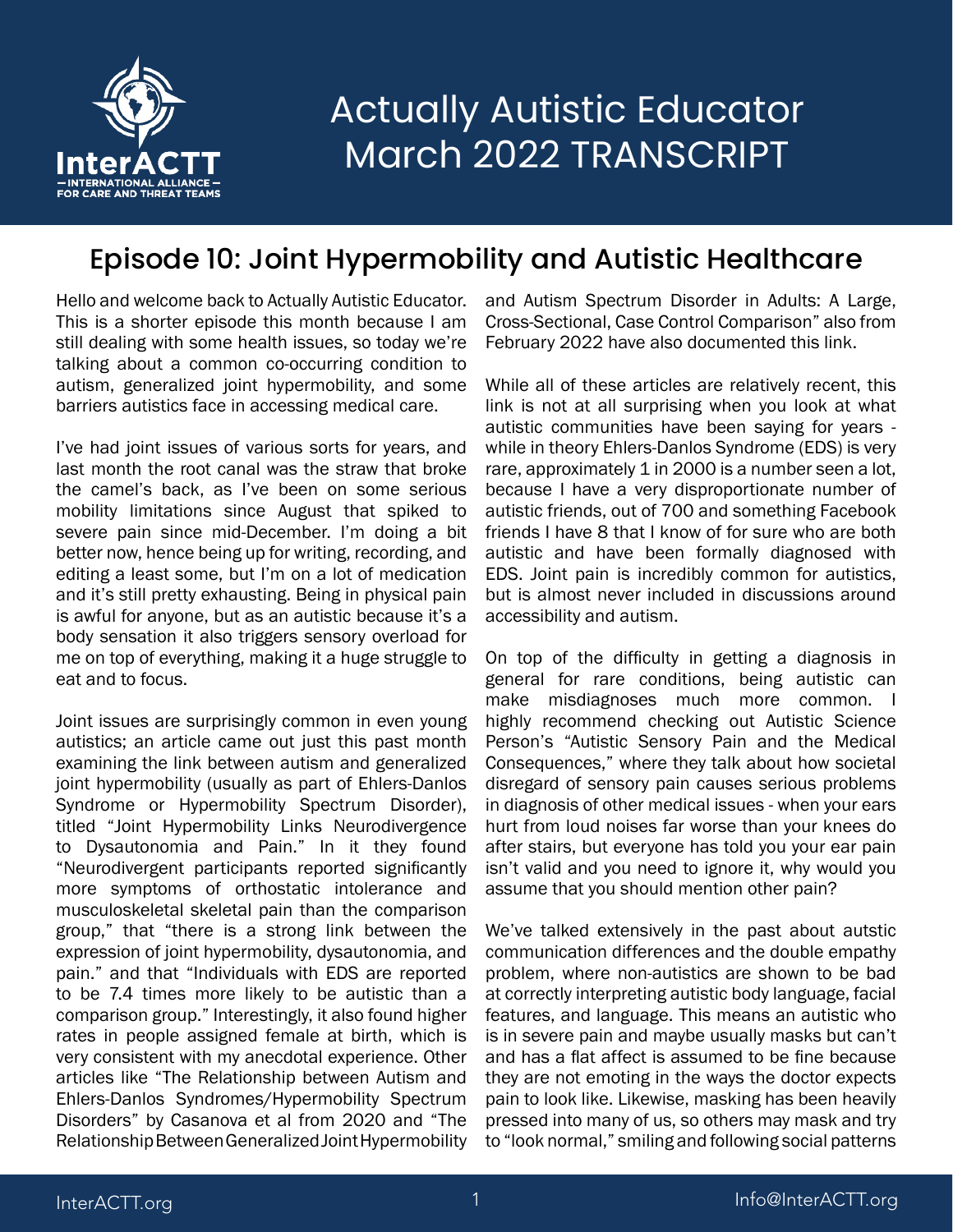

even when in serious pain, making the doctor assume they are fine and this is mild. Likewise pain scales used to evaluate severity are often very broad and rely on vague language that can be misunderstood.

When I was 20 I was having severe back pain, I went to the doctor and he said I needed to walk totally upright across the room. I said if I did that I would be in excruciating pain and I shouldn't. He told me it was necessary for him to diagnose me, so I did it by powering through the agony. He then said if it had really been a serious problem I wouldn't have been willing to do so and told me to take advil and use a heating pad. Turns out I had a chunk of cartilage lodged in my spinal cord that required surgery to remove, and caused lasting damage from the inflammation from leaving it untreated so long. When he said "you have to do this" he didn't mean literally, he was using it as a way to check my discomfort. Others would have probably refused to subject themselves to that pain, but I am very literal and took him at his word because he was supposed to be an authority figure who I should listen to.

Similarly, after that back surgery I was told at a certain point that I should walk as much as I possibly could to regain my strength and speed recovery. I did so, walking as much as I could possibly manage, then woke up paralyzed from the waist down and in severe pain. Turns out they had meant I should walk just until I felt mild discomfort, but many people shy away from pain and so staff didn't expect me to take it literally, and I was in the hospital for 2 days till my back stopped spasming.

Now, I know to check these things. Do you mean walking for 5 minutes every 2-3 hours, work till I hit a failure point or feel mild discomfort? If talking about pain scales I specify what I mean by a number, 8 I couldn't focus enough for work due to constant sharp pain that even my favorite activities couldn't distract me from.

I also often preface things with "I'm super literal

and will follow instructions meticulously, but I have a tendency to power through pain if I'm focused so I need to know what limits I should have." This is all helpful, and I highly recommend using some of these if you are seeking treatment, but it's frustrating that I have permanent damage and a long track record of misdiagnoses just because I took people at their word and answered honestly, and I have seen so many austitics reporting these same issues.

To be clear, I'm not blaming healthcare professionals for these larger blindspots, but we can't fix things if people don't know they are there, and once we know we have a duty to do better.

In general, autistics are more likely to have a wide variety of other health conditions, many that can cause pain of some sort or that require self-reporting of symptoms for diagnosis, making it essential that medical practitioners have a better understanding of autistic communication. According to the 2013 article "Comparison of healthcare experiences in autistic and non-autistic adults" autistics report experiencing significant healthcare disparities. And from the professional perspective the "Healthcare Providers' Experiences with Autism" from 2019 reported that healthcare professionals felt there was a lack of training, knowledge, and resources on how to work with autistics. In fact, an article from 2017 in the UK titled "GPs' confidence in caring for their patients on the autism spectrum" shared that 39.5% of general practitioners said they had received no formal training in autism. And let's be real, for those that did, how much of it was likely conducted from an actually autistic perspective?

Additionally, many healthcare professionals do not listen to AAC users and require them instead to bring a speaking caretaker, even for adult patients who deserve medical privacy. Offices also frequently have other barriers against non-speakers and semispeakers such as requiring telephone calls to make appointments. I love my orthopedic, and they have a great online system for requesting appointments and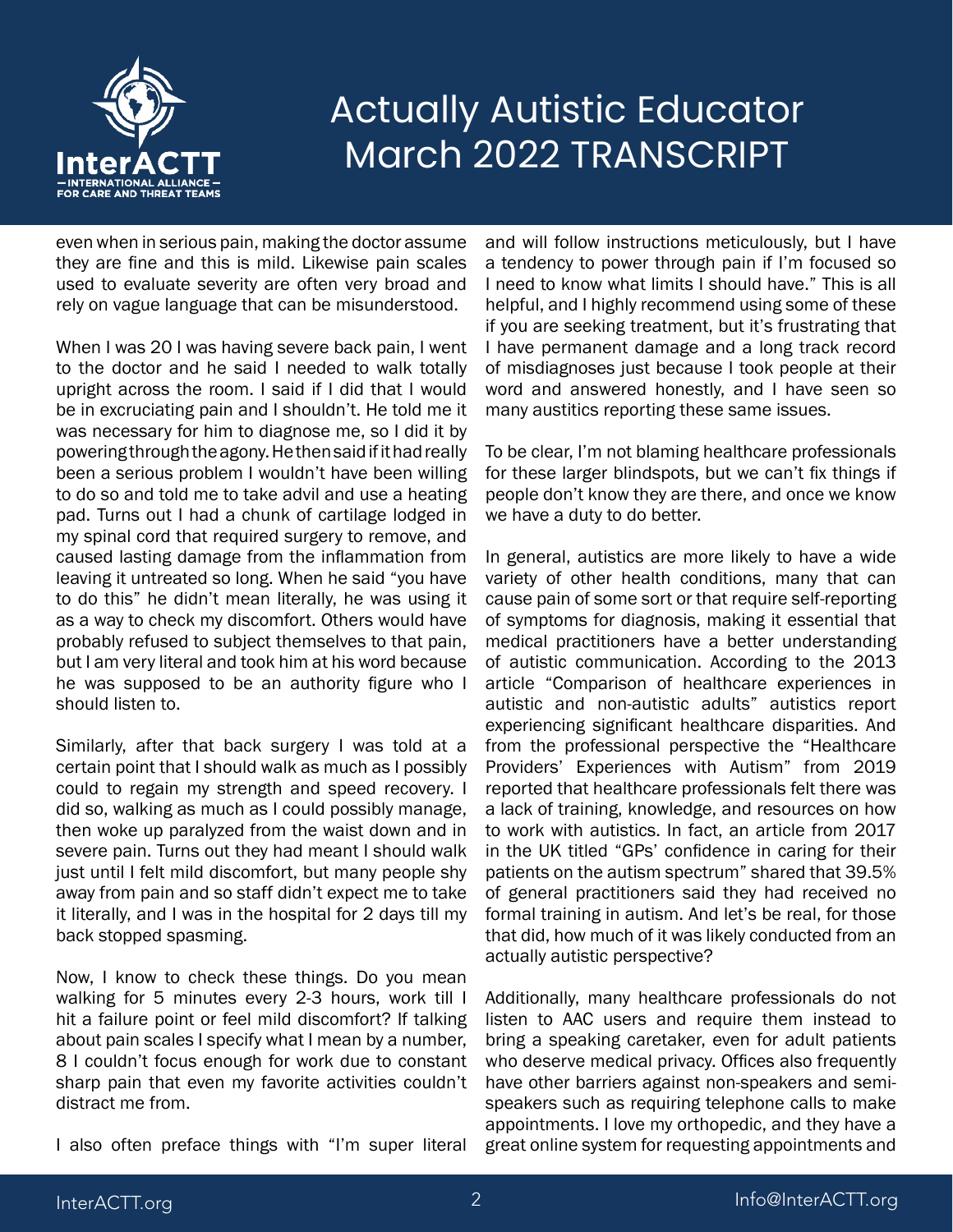

asking questions, but several times I've ended up having to call in because they admit if they're backed up they don't check it and rely on people calling in if it's important - which also is stressful from a social perspective because I never know if I'm being a good self advocate or I'm going to be treated as an annoyance for contacting them too much.

Oh, and the economic factor is also an issue, for those of us in the US especially who can't afford the astronomical cost of many medical options.

When you factor all this together, it's not at all surprising that autistics struggle with accessing healthcare, especially for support for less common conditions. I'm still waiting to see the geneticist to see if the cause of my current issue is EDS or something else, but the fact that I've had chronic joint issues since I was a teenager, two of which required surgery to treat, and this is only being considered now is rather frustrating. We need better training for healthcare professionals on how to communicate effectively with autistic patients, especially regarding pain, and better awareness of common comorbidities like joint disorders. We also need better accessibility when accessing healthcare with options for non-speakers that don't infantilize.

Related to this but slightly off topic, content warning for brief non-graphic discussion of war. As a reminder with the current attack on Ukraine, the options in case of emergencies are often not accessible to people with mobility limitations, which also includes many autistics as we have just talked about. CNN covered a story, "People with disabilities and mobility issues find themselves trapped in Kyiv" about a family that has both an autistic young person and an older adult with mobility limitations who have been unable to evacuate because of accessibility issues on transport, and likewise cannot access the recommended shelter because the subway tunnel everyone is supposed to stay in is is not accessible. If you're able, please consider donating to one of the many humanitarian groups working to assist refugees and those staying in place during this, the more marginalized a person is the fewer options they likely have in a crisis.

Also, if you work anywhere in the public sphere please, remember to include people with disabilities in any emergency planning, from war to blizzards. For everyone, if a fire alarm goes off in your office or building, what options are there for people unable to take the stairs? Are they listed anywhere? Think if there are things you can do to make your spaces for accessible if something where to happen, like asking about signage or incorporating this information into any safety drills done. There are so many examples of disasters and crises where accessible options in communication and transportation are overlooked and create serious consequences, reminding people to make things more inclusive is so important.

Finally, because we all deserve something to make us smile, I'm adding another famous autistic that you should know about to the list - surreal comedic erotica author and Hugo Award nominee Chuck Tingle. If you've been on social media you have probably seen references to his ridiculously premised books, like "Pounded By The Pound: Turned Gay By The Socioeconomic Implications Of Britain Leaving The European Union" "Bigfoot Pirates Haunt My Balls" and "Pokebutt Go: Pounded By 'Em All", but while it's not a genre I've read much in, following him on Facebook and Twitter has been utterly delightful. He shares his own experiences dealing with chronic pain, explicitly supports LQBTQIA+ people, and is so encouraging of the best parts of humanity, it's just shockingly wholesome and sweet. He is the bisexual autistic icon I didn't realize I needed in my life, but frequently makes me smile.

And on that positive note, thank you all for listening! I may take a break next month depending on how my new meds and PT are going, but I will return in time and finally get back to some of the promised topics with longer episodes. In the meantime, take care, and I'll see you on Twitter and Facebook if you have